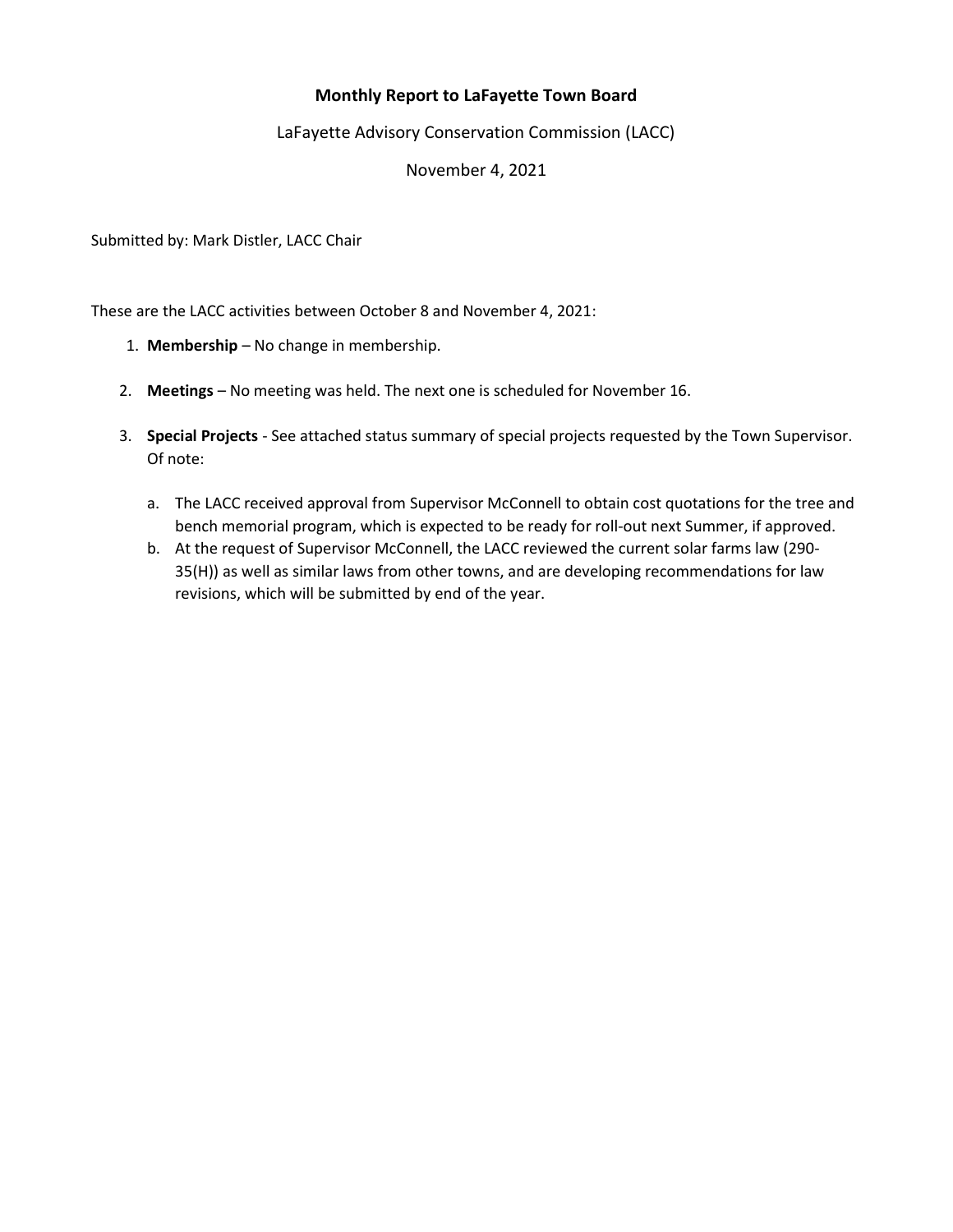## LACC Project & Program Status Summary

|                                                           | Objective                                                                              | <b>Sub</b><br>team        | <b>Current Action</b>                                                                                                                                     | <b>Previous Actions</b>                                                                                                                                                                                                             |  |  |  |
|-----------------------------------------------------------|----------------------------------------------------------------------------------------|---------------------------|-----------------------------------------------------------------------------------------------------------------------------------------------------------|-------------------------------------------------------------------------------------------------------------------------------------------------------------------------------------------------------------------------------------|--|--|--|
| <b>Special Projects</b>                                   |                                                                                        |                           |                                                                                                                                                           |                                                                                                                                                                                                                                     |  |  |  |
| Comprehensive<br><b>Plan Update</b>                       | Participate on Tiger<br>Team to update 2012<br>Comprehensive Plan                      | Carole,<br>Kelly,<br>Mark | -Provide input on<br>revisions to CP based on<br>public input                                                                                             | -Submitted input on<br>vision, goals, objectives,<br>action items<br>-Provided input on land<br>use approaches<br>-Wrote FAQs for public<br>communication<br>-Prepared for public open<br>house & hearing (10/28)                   |  |  |  |
| <b>Senior Center</b>                                      | Propose concepts to<br>connect visitors to the<br>nature of Stafford<br>Park           | Kelly,<br>Larkin,<br>Mark | -ESF to design ravine<br>landscape & new<br>plantings in Spring '22<br>-Look for grants that<br>could fund the<br>construction                            | -Met ESF to discuss their<br>involvement<br>-Received Supervisor's<br>and Optimist's approval<br>to proceed w/ ESF<br>-Got construction ROM<br>cost estimates for ravine<br>& nature trail plantings                                |  |  |  |
| <b>Parks</b>                                              | Propose concepts to<br>increase visitor's<br>awareness of nature<br>and/or environment | Amy,<br>Keith,<br>Mark    | -Obtain cost estimates<br>for trees & benches<br>-Work out transaction<br>details w/ Chartrand<br>-Select concept for<br><b>Bailey Park for Spring 22</b> | -Developed list of<br>concepts<br>-Finalized list of plantings<br>for ESF by September;<br>involve Optimists &<br>Prince<br>-Drafted tree/bench<br>memorial program<br>-Received Supervisor<br>approval to obtain cost<br>estimates |  |  |  |
| <b>Bailey Park Tree</b><br><b>Planting</b>                | Coordinate planting of<br>trees at Bailey Park to<br>replace those<br>removed          | Amy,<br>Mark              | COMPLETED                                                                                                                                                 | -Obtained cost quote to<br>plant 5 trees<br>-Received Supervisor's<br>approval<br>-Coordinated planting &<br>residents' donation                                                                                                    |  |  |  |
| <b>Electric Car</b><br><b>Charging</b><br><b>Stations</b> | Develop scope & cost<br>for stations on Town<br>property                               | Mark                      | -Request contractors for<br>installation estimates at<br>two locations<br>-Look for new funding<br>programs in Spring '22                                 | -Contacted CNYRPDB to<br>learn about funding<br>options<br>-Got Supervisor approval<br>to contact contractors                                                                                                                       |  |  |  |
| <b>Solar Farms</b>                                        | Propose<br>recommendations on<br>siting policy                                         | Carole,<br>Kelly,<br>Doug | -Submit final<br>recommendations to<br>Supervisor by end of<br>year                                                                                       | -Researched other towns'<br>guidance<br>-Drafted<br>recommendation edits to<br>current law                                                                                                                                          |  |  |  |